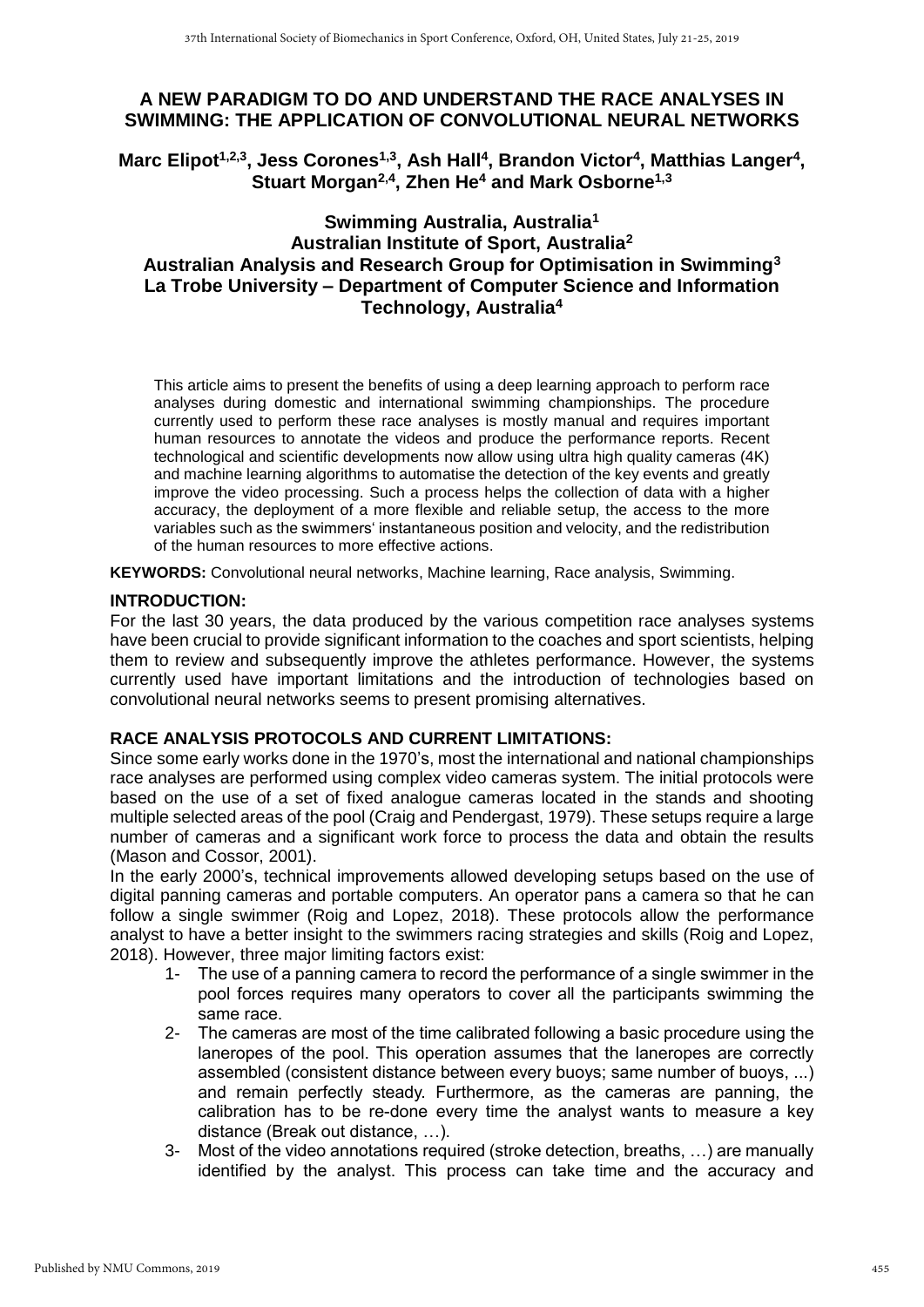consistency are always a major concern.

Consequently, despite hardware technology evolving, these processes are still massively in use during both national and international meets.

#### **NEW PROTOCOL:**

More recently, some evolutions to perform the competition race analyses have been introduced (Elipot et al., 2010; Veiga and Roig, 2016), using automatic tracking technologies and more advanced calibrations. However, despite some great features, these systems were still limited by their use of the laneropes and/or by the obligation of putting multiple cameras above the pool, making it difficult to deploy, especially during international meets.

The last scientific and technological updates allow considering the new option that we develop in this current article. This option uses a single fixed UHD camera (3840×2160) with a wideangle lens (8-16mm), a high specification latest generation laptop computer (Proc: i9-8950HK, RAM: 64Go, Graph card: GeForce RTX2080), a photogrammetric algorithm for the camera calibration and a deep learning algorithm for the automatic detection of the main key events and the swimmer's head tracking and allows:

- 1- Shooting the whole pool (up to 10 lanes long course) using a single camera and a single operator
- 2- Processing the videos with minimal human interactions
- 3- A high degree of accuracy, without relying on laneropes to calibrate the camera
- 4- Accessing new additional data such as the instantaneous position and velocity of the swimmer during the entire race.

### **CAMERA CALIBRATION ALGORITHM:**

The camera calibration algorithm proposed in this new approach is a photogrammetric algorithm (pinhole model), combined with a non-linear iterative estimation. To perform the calibration, the analyst doesn't have to use the lanerope buoys. The system only requires the biomechanist to mark the 4 corners of the pool or of the specific zone of interest (figure 1). Using these coordinates, the algorithm computes the camera coefficients (internal and external) allowing extracting the locations of the tracked points in the 2-dimensional pool environment. However, whilst the calibration algorithm only returns the swimmers' position along the x and y axis, it also allows discriminating lateral from vertical movements (so that vertical movements in breaststroke and butterfly are not seen as lateral movements).

#### **MACHINE LEARNING TRACKING ALGORITHM:**

One of the key aspects of this new protocol is the machine learning algorithm allowing the automatic detection of the swimmer's head and of the main key events (strokes, breakouts, breaths, …). The machine learning algorithm proposed in this work is a two steps convolutional neural network (CNN) (Girshick, 2015; Bewley at al., 2016). The first phase of the algorithm aims to produce small crops approximately around the swimmer's head using the initial UHD video frames and through a set of multiple convolutions. The second phase of the algorithm consists in applying to the initial crops a second CNN to refine the head detection and identify its centre. At the same time, the crops are also used to perform the key event detection, such as the stroke detection, through another CNN module. The frame-wise predictions of the head location are then formed into continuous tracks associated with a single swimmer trajectory in the pool (greedy algorithm).



**Figure 2: Machine learning algorithm main architecture.**

**TRAINING AND VALIDATION:**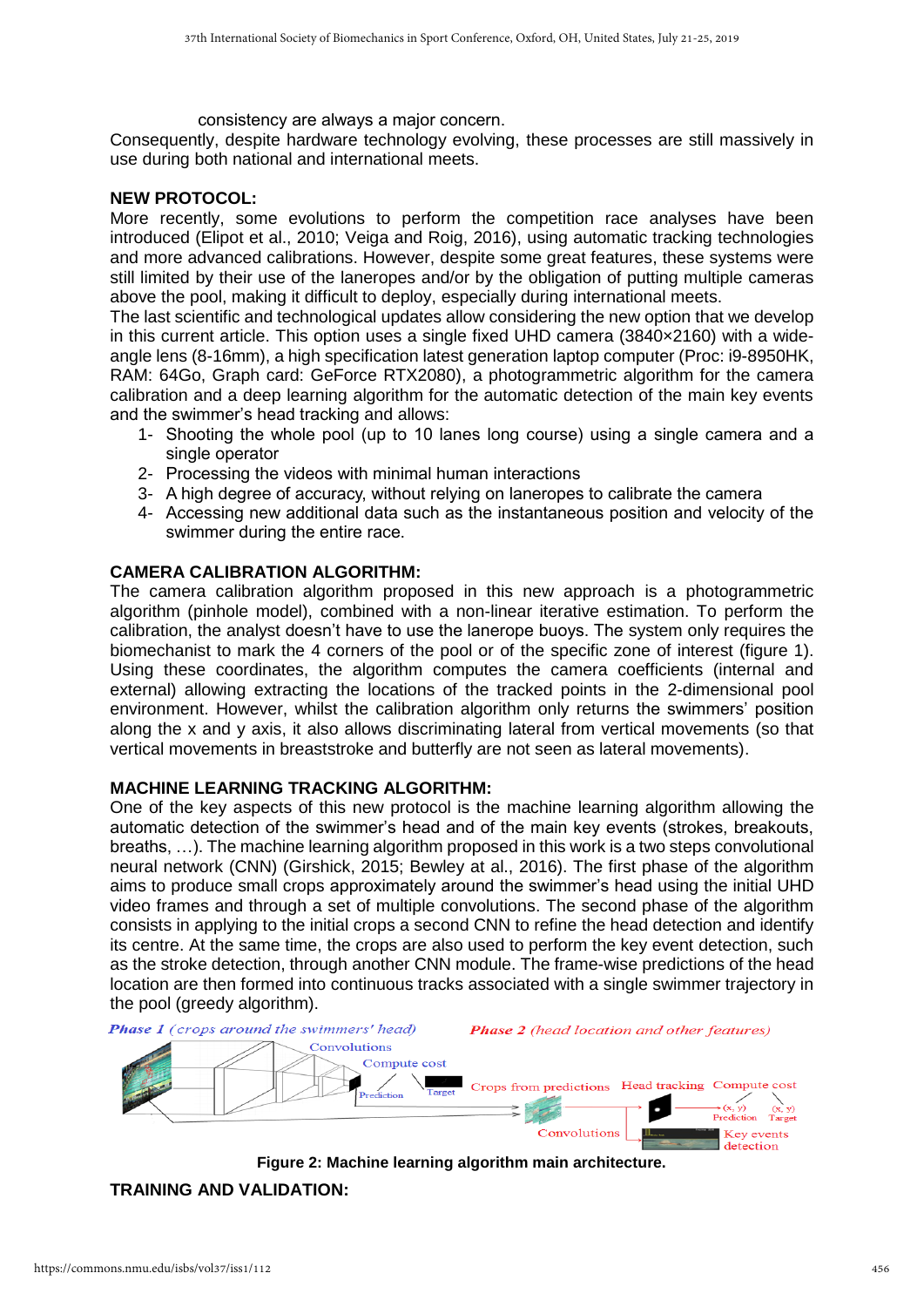For this algorithm to perform with a high level of accuracy and reliability, the different CNN models were trained using video clips collected in many different pools, for all the strokes and with different types of populations. These clips were all manually annotated and use as an input to train the CNNs. A second set of videos was also collected (3 pools, approximately 50 000 frames, different conditions, …) to verify the accuracy and reliability of this new protocol. Initial results clearly show that the data processed using the machine learning algorithm and a photogrammetric calibration display: 1) the median error for the head detection is less than 3cm and over 90% of the head detection were within 9cm (on the validation set); 2) On the training database, the stroke detection is performed within 1 frame and within 2 frames on the validation database. To our knowledge, no study fully tested the accuracy of the other systems measuring the instantaneous position of the swimmer's head. Veiga and Roig (2016), using the InThePool 2.0 system, only indicated a root mean square error for the head position calculation of 5cm (using a manual digitising of the lane rope buoys as a calibration reference). Elipot et al. (2010) also reported a similar error of 3 to 8cm for the head location.

A separate validation exercise was also conducted to verify the validity of the data measured with this new method. For this exercise, 32 races (8 per stroke, 4 men and 4 women, and recorded during 2 different international meets) were processed using both traditional panning camera protocol and the new deep learning method. Table 1 displays the average absolute differences for every analysed parameter. Results clearly show that the data collected with both methods are very similar and don't show any difference between the 4 strokes. No differences were either observed between the men and women, between the two different pools and between the different sections of the pool. To our knowledge, no other studies propose a complete accuracy and reliability analysis of any panning camera system.

The main two drawbacks of this current system are related to: 1- the portability: the system requires using a rather large professional 4K camera attached to a high and heavy tripod to ensure the best stability. The system also works better when being plugged to a power source. 2- The qualitative feedback: The system's accuracy is not impacted by the camera location in the stand. However its position determines the quality of the videos given to the coaches. However the benefits of this new system largely overcome its inconveniences and will be deployed to perform the race analyses during the next World Championships for the Australian National Team.

| Differences in                         | <b>Butterfly</b><br>(8 races) | <b>Backstroke</b><br>(8 races) | <b>Breaststroke</b><br>$(8 \text{ races})$ | <b>Freestyle</b><br>$(8 \text{ races})$ | Average |
|----------------------------------------|-------------------------------|--------------------------------|--------------------------------------------|-----------------------------------------|---------|
| Start Time (start signal to 15m, in s) | 0.16                          | 0.15                           | 0.17                                       | 0.10                                    | 0.14    |
| TT (5in to 10 out, in s)               | 0.06                          | 0.09                           | 0.07                                       | 0.05                                    | 0.07    |
| Average stroke rate 15-25m (cycle/min) | 0.81                          | 0.25                           | 0.64                                       | 0.31                                    | 0.50    |
| Average velocity 15-25m (m/s)          | 0.02                          | 0.01                           | 0.04                                       | 0.02                                    | 0.02    |
| Average stroke rate 35-45m (cycle/min) | 0.80                          | 0.24                           | 0.33                                       | 0.60                                    | 0.49    |
| Average velocity 35-45m (m/s)          | 0.05                          | 0.01                           | 0.02                                       | 0.02                                    | 0.02    |
| Average stroke rate 65-75m (cycle/min) | 0.79                          | 0.32                           | 0.55                                       | 0.49                                    | 0.54    |
| Average velocity 65-75m (m/s)          | 0.04                          | 0.02                           | 0.02                                       | 0.03                                    | 0.03    |
| Average stroke rate 75-85m (cycle/min) | 0.43                          | 0.34                           | 0.47                                       | 0.50                                    | 0.43    |
| Average velocity 75-85m (m/s)          | 0.03                          | 0.01                           | 0.04                                       | 0.02                                    | 0.02    |

| Table 1: Comparison between a traditional panning camera system and the deep- |
|-------------------------------------------------------------------------------|
| learning protocol                                                             |

All distances measured using the head position.

### **ELEMENTS OF ANALYSIS EXAMPLE:**

Despite the usual data provided by any other race analysis systems, this new deep-learning based solution enables the analysts to access a complete new set of parameters to analyse and understand swimmers' performances.

*Swimmer's trajectory*: The analysis of the swimmer's trajectory is a great source of information for the analysts. Many swimmers, especially during long distance events, turn in the lane instead of swimming in the middle of it. The instantaneous head tracking allows calculating for example the real distance covered by the swimmer during the race.